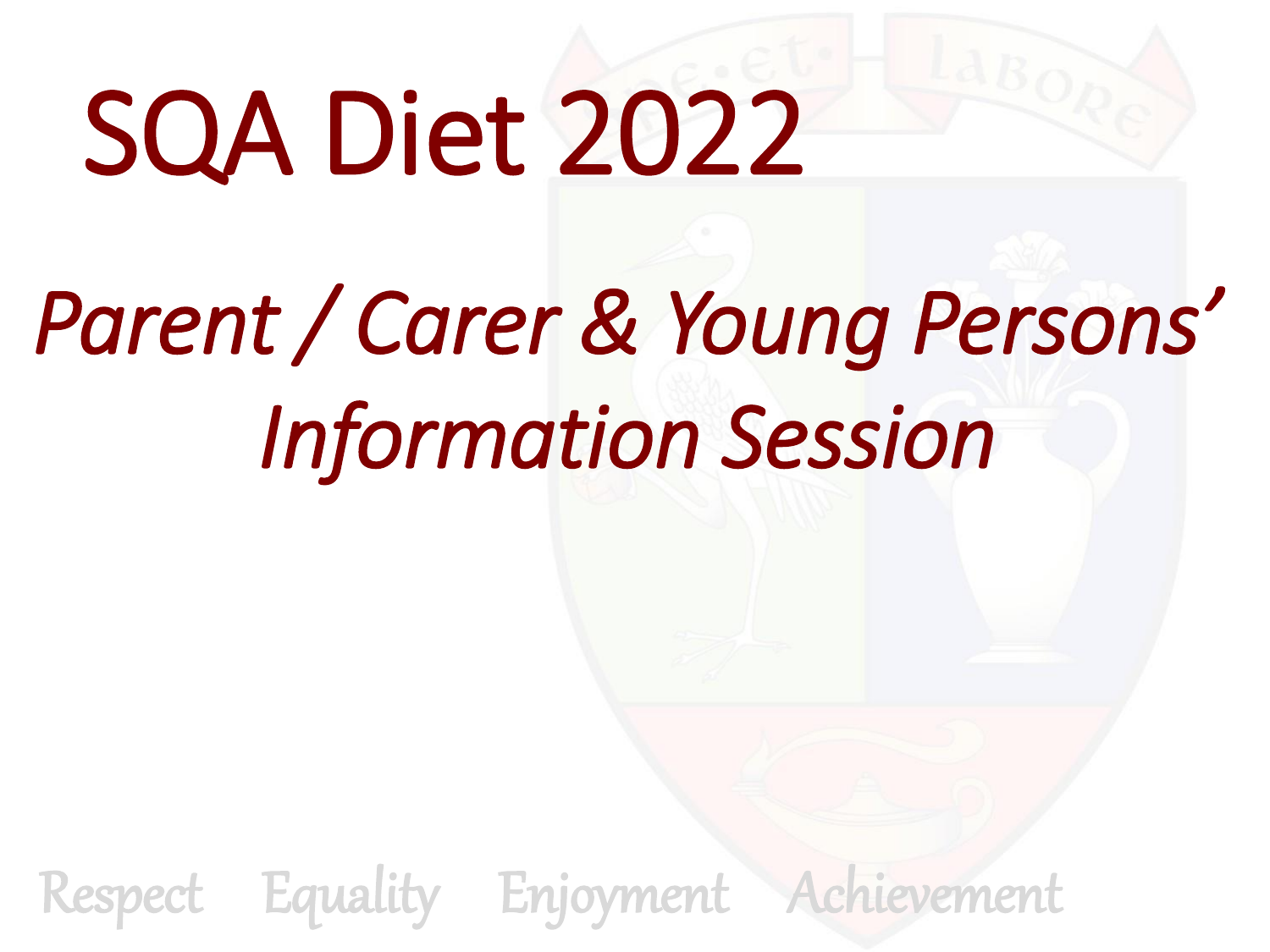- **Last August / September – 3 scenarios presented**
- **Scenario 1 – 'normal' exam diet**
- **Scenario 2 – exam diet with additional support**
- **Scenario 3 – grades based on teacher judgment - similar to last year's Alternative Certification Model**
- **Announcement in early February 2022 that we will move to Scenario 2 (additional support for learners if level of disruption exceeds last year)**
- **Scenario 3 still not ruled out – this will be a Scottish Government decision on instruction from Public Health**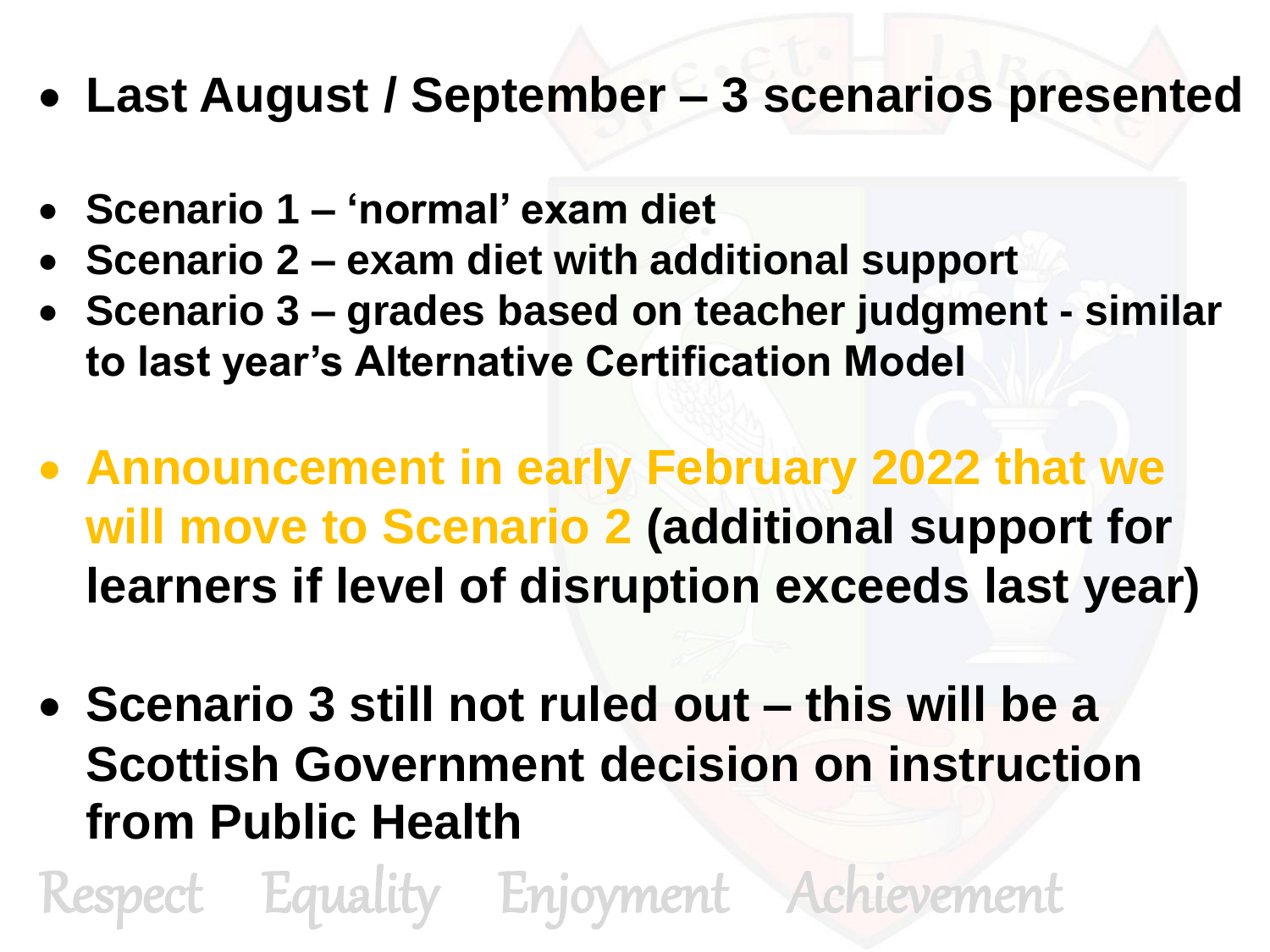# *Ongoing Learning, Teaching & Assessment*

- **Learning continues**
- **Formative assessment opportunities**
- **Summative assessment of various weighting**

### Formal Assessments

- **Many banked already**
- **Some subjects have more to come**
- **Dates will be communicated as soon as they are know**
- **SQA announce support packs for each course from 7th March**
- **Staff to communicate these supports with their classes**

### Support materials issued

Continue to engage in all classes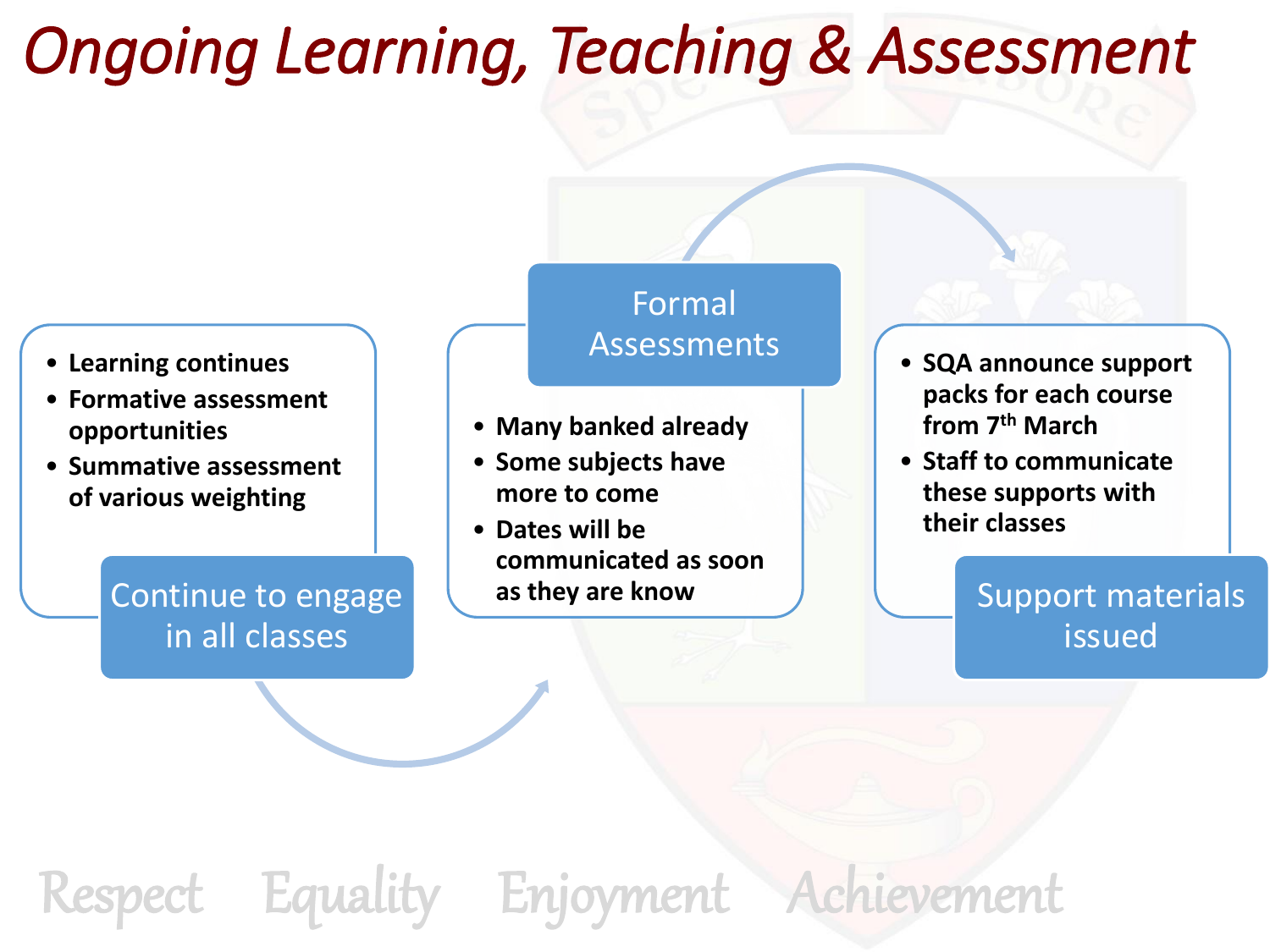# *Examination Process*

- **School internal deadline for submission is before Easter break**
- **Based on evidence across the school year to date**
- **Young people will be given a copy of their estimates in advance of the examinations**

Estimate grades submitted to SQA

### SQA Exam Diet

- **Tuesday 26th April - Wednesday 1st June (inclusive)**
- **Course coverage has been modified**
- **SQA Resources included as a part of the process**
- **Before exams**
- **To support young people who are ill (including COVID), suffer bereavement etc**
- **School submits all related assessment evidence that was used to submit the estimate**

**Exceptional Circumstances**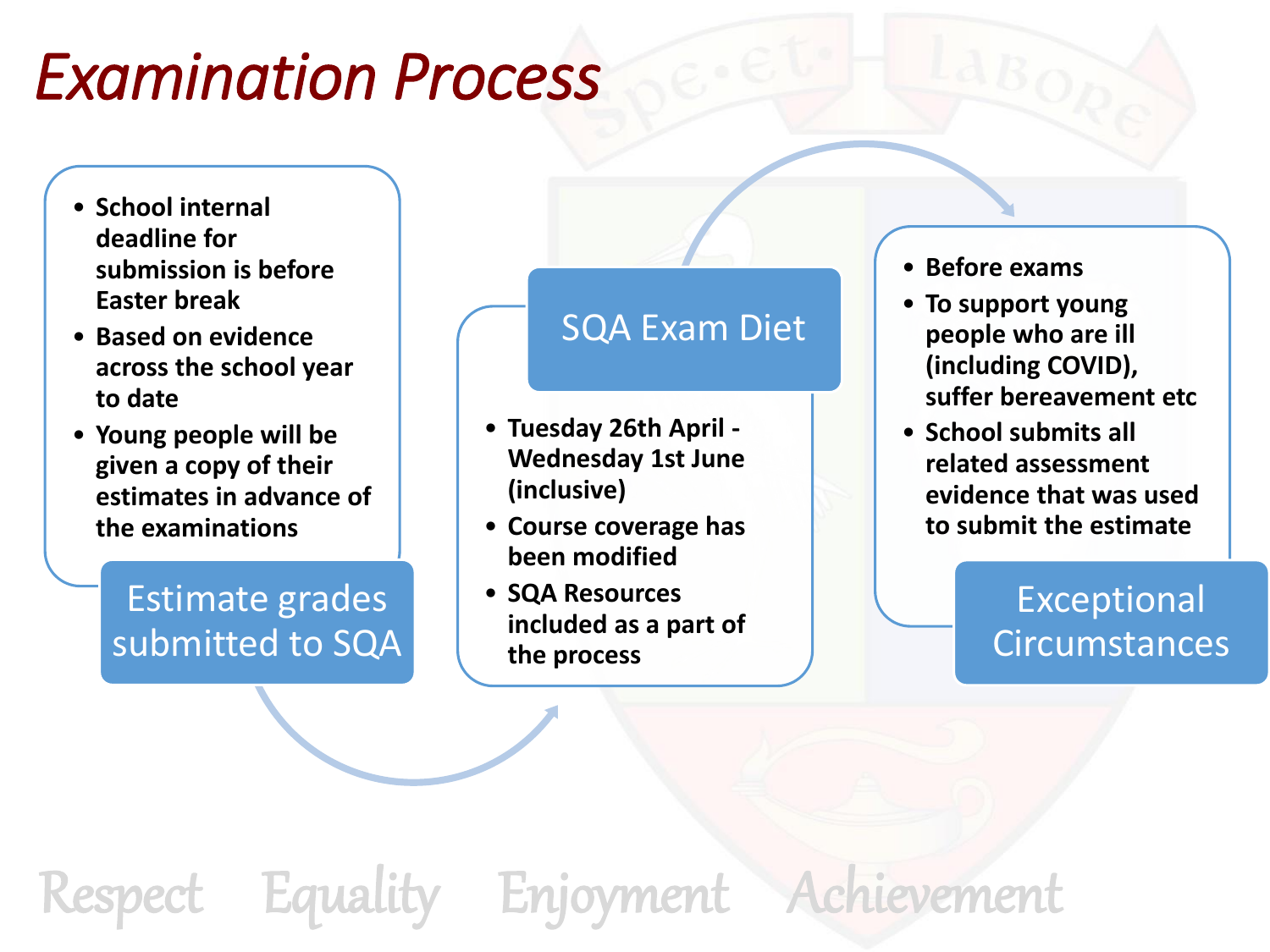# *Post SQA Examination Process*



### Exam Results

# Appeals service open

- **Young people can request an appeal IF the final grade is lower than the estimate submitted by the school**
- **Young person has the final say on whether the appeal should be processed**
- **Appeals (like the ECR process) will require schools to send all evidence that was used at estimate point to the SQA for consideration**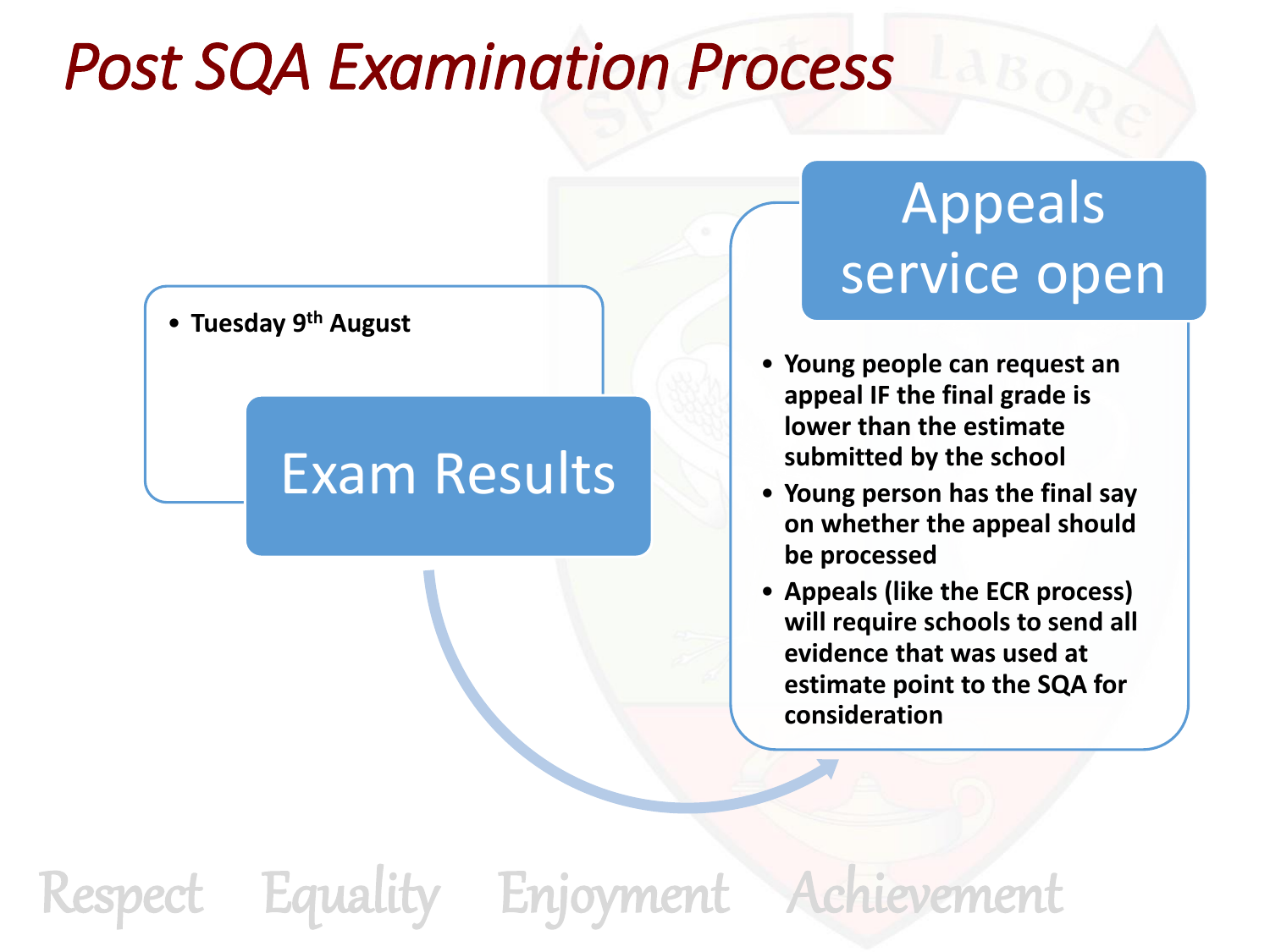- Learning continues
- Formative assessment opportunities
- Summative assessment of various weighting

Continue to engage in all classes

**Young people are undertaking a range of activities:**

- day-to-day learning
- **Including some formative assessment**
- **summative assessments** *as a means of checking progress and in support of constructive candidate feedback.*

ct Equality Enjoyment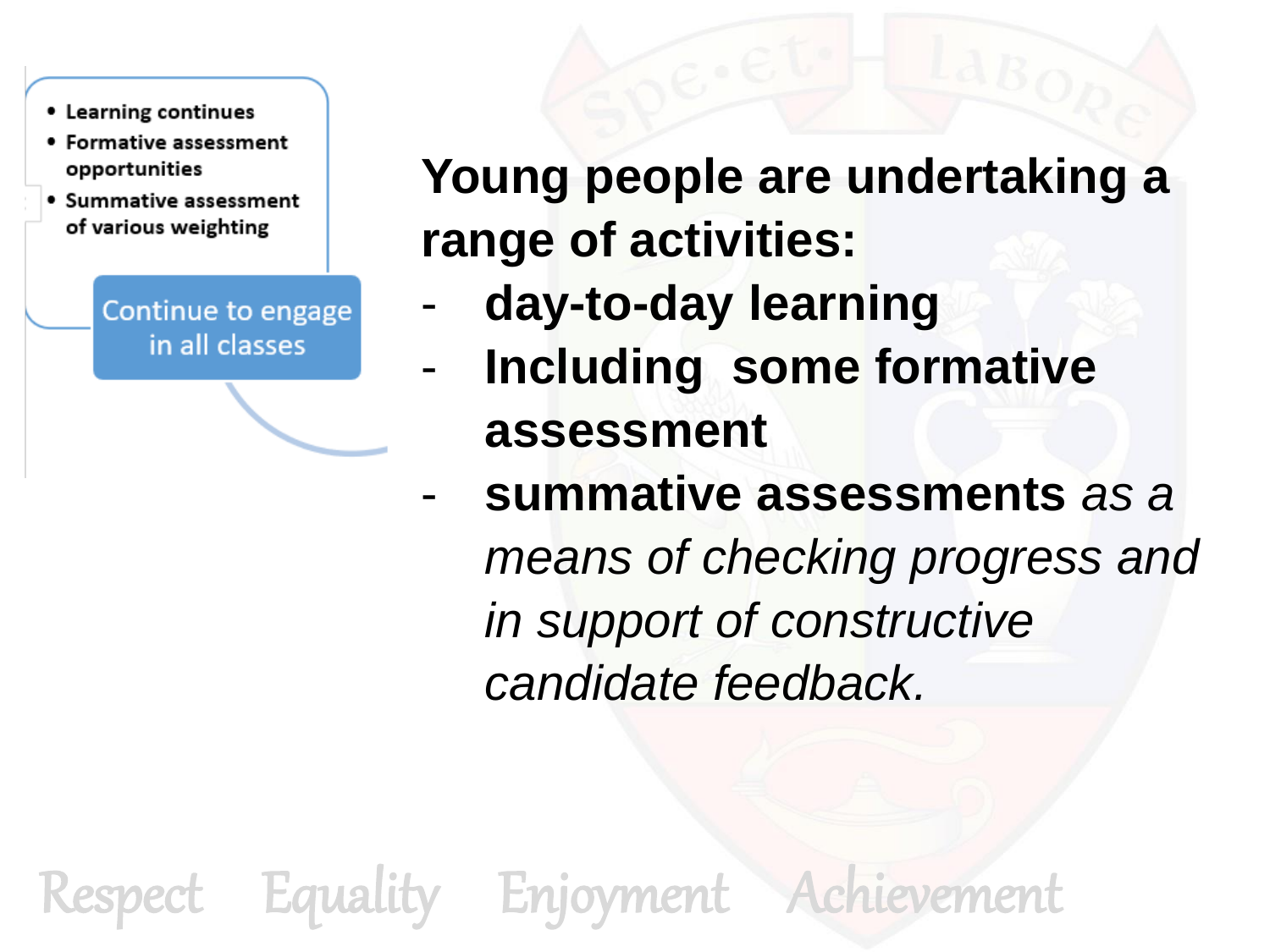- Learning continues
- Formative assessment opportunities
- Summative assessment of various weighting

Continue to engage in all classes



**As a result, a portfolio of evidence will become available for each candidate in each of their subjects which will support teacher judgements in relation to SQA estimates.**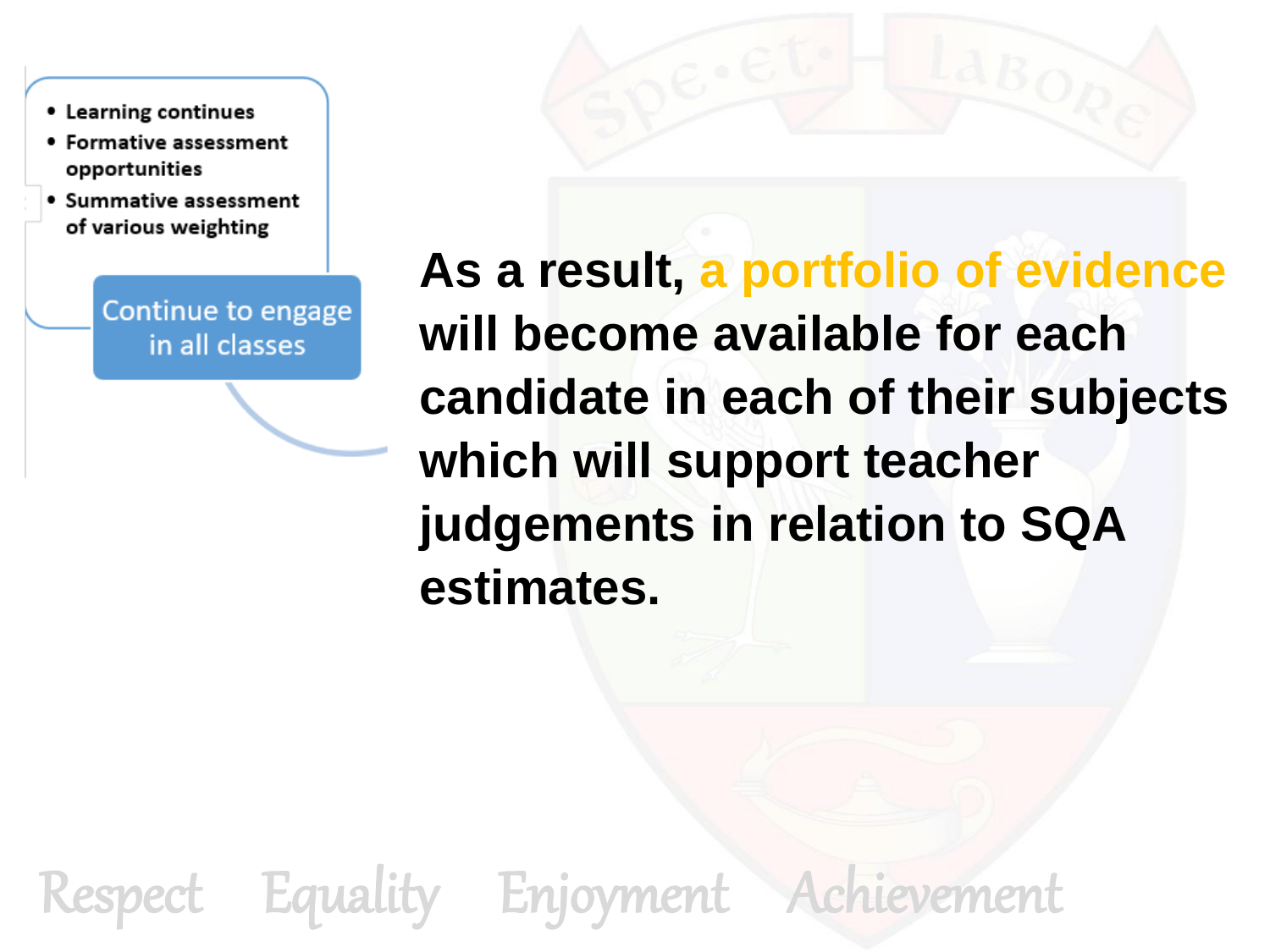- Learning continues
- Formative assessment opportunities
- Summative assessment of various weighting

Continue to engage in all classes

**Courses have already been modified**

**The exams/assessments will not change under scenario 2 (written in June last year and QA);**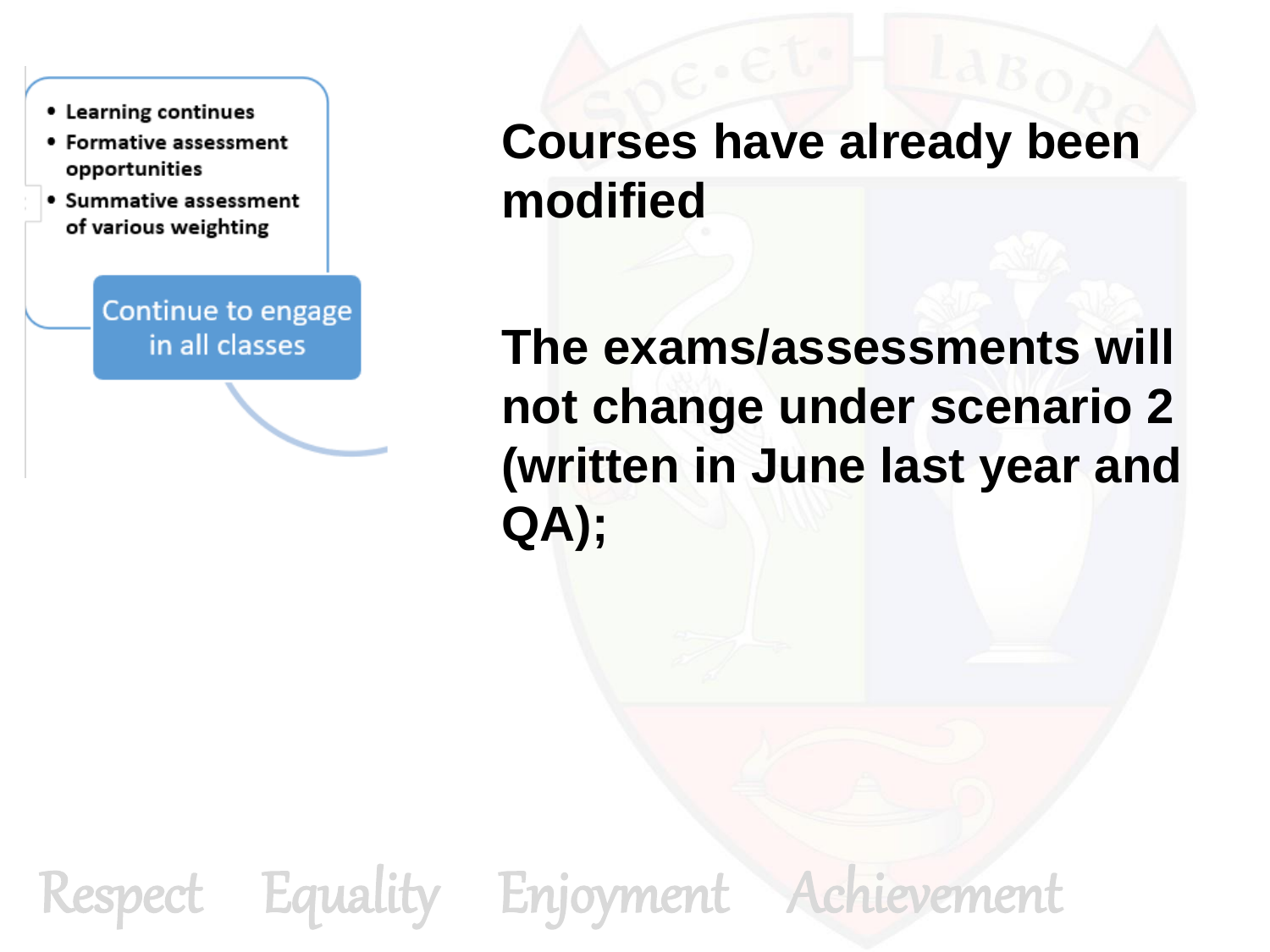

- SQA announce support packs for each course from 7th March
- Staff to communicate these supports with their classes

- **Further support materials for learners were published last week. Supports vary across subjects and levels e.g.**
- **Assessment content/contexts that will or will not be assessed in 2022 question papers**
- **study guide**
- **study notes to be taken into exam**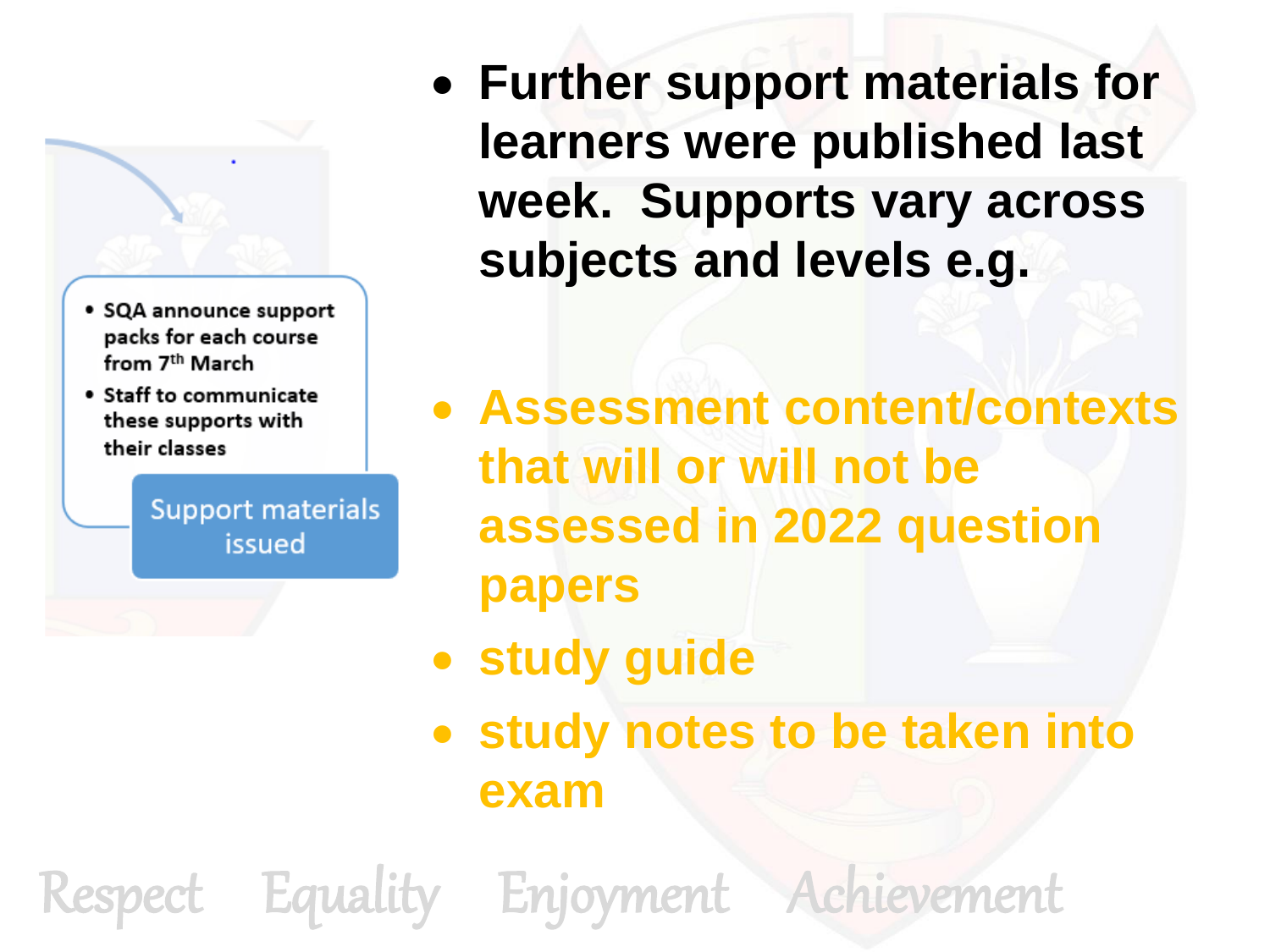

- SQA announce support packs for each course from 7<sup>th</sup> March
- Staff to communicate these supports with their classes

• **Teachers will discuss their subject specific supports with young people**

## **SQA resources for young people and their families:**

**https://ushare.education/Ushare/Home**



#### **Ushare home**



Ushare brings you links to open learning resources that support SQA's qualifications and have been recommended by lecturers, teachers, training providers and learners.

You can submit new resources, rate them and leave comments to help other users. Our user guide will help you get started and answer any queries that you have.

Summary of modifications for National Courses in session 2021-22

Respect Equality Enjoyment Achievement

At the start of session 2021-22, SQA made significant modifications to this year's exams and assessments to help reduce the volume of assessment and provide more time for learning and teaching. We provided this information for teachers, lecturers and training providers and a summary table containing information for each course is available on the SQA website.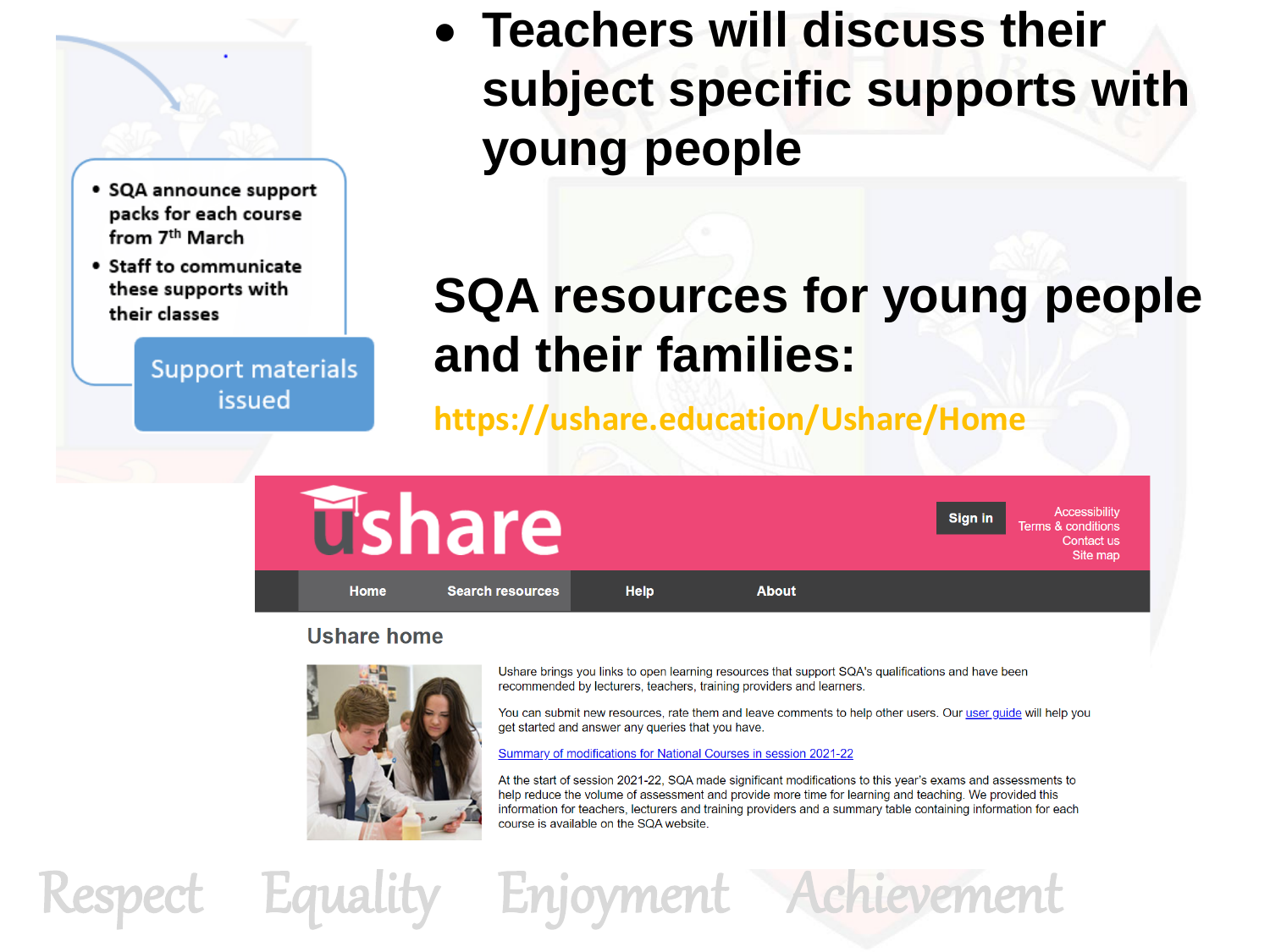- SQA announce support packs for each course from 7<sup>th</sup> March
- Staff to communicate these supports with their classes



We have listened to feedback about the learner revision support materials since publication. To that end, we are in the process of updating the materials to make it clearer for learners, parents and carers how each course assessment has been modified to date so that there is a clearer picture of the significant support that is available through both the modifications and revision support.

ct Equality Enjoyment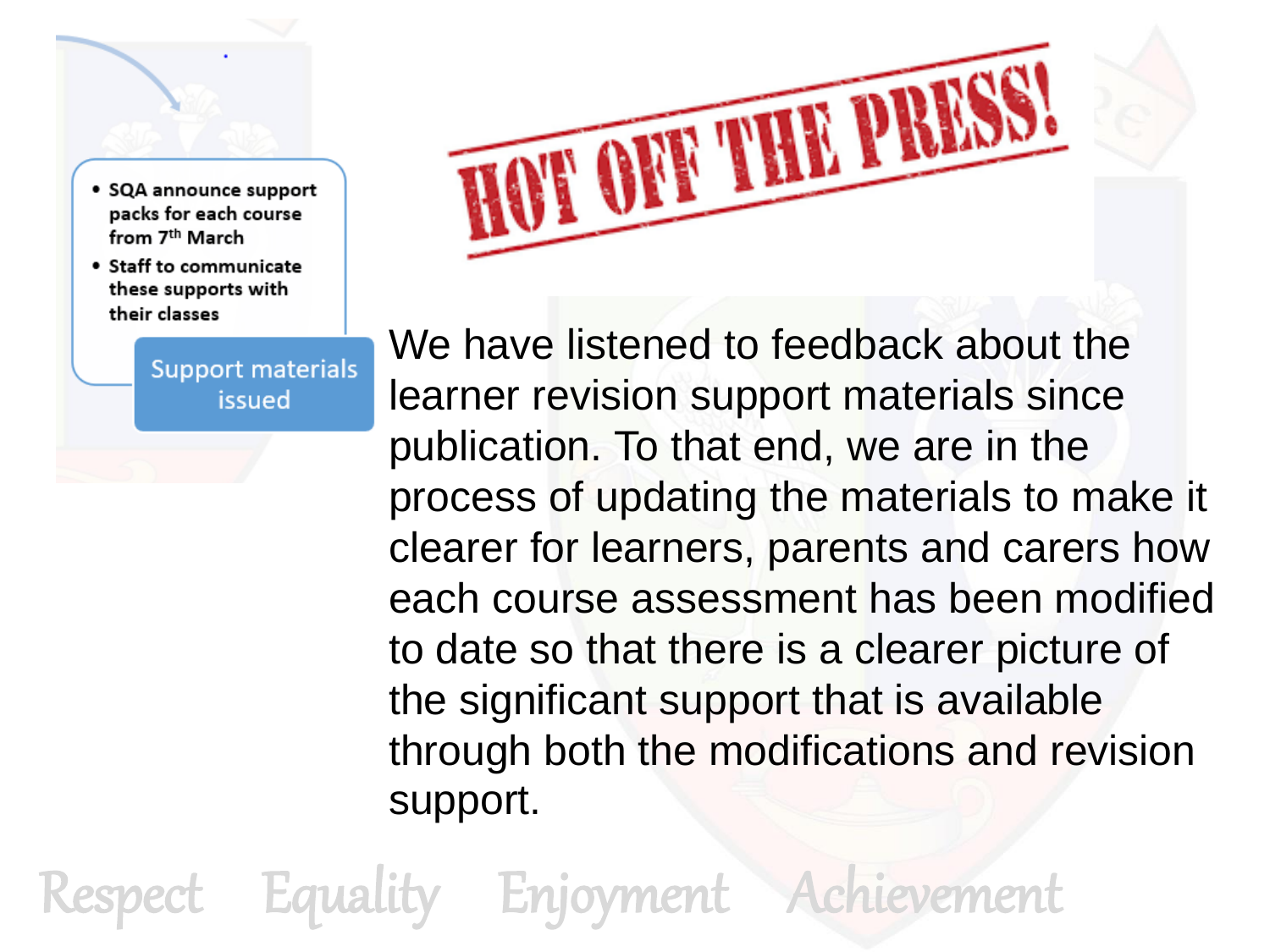

- SQA announce support packs for each course from 7<sup>th</sup> March
- Staff to communicate these supports with their classes

We are also taking the opportunity to make clarifications and minor changes to the content in a small number of the revision support documents covering:

- **Higher Biology**
- **Higher Business Management**
- **Higher Computing Science**
- **National 5 Computing Science**
- National 5 History
- Advanced Higher German
- Advanced Higher Graphic Communication
- **Higher Graphic Communication**
- Higher Mathematics

The materials are being updated on a rolling basis from today and we intend to complete these updates by early next week.

Equality Enjoyment Achievement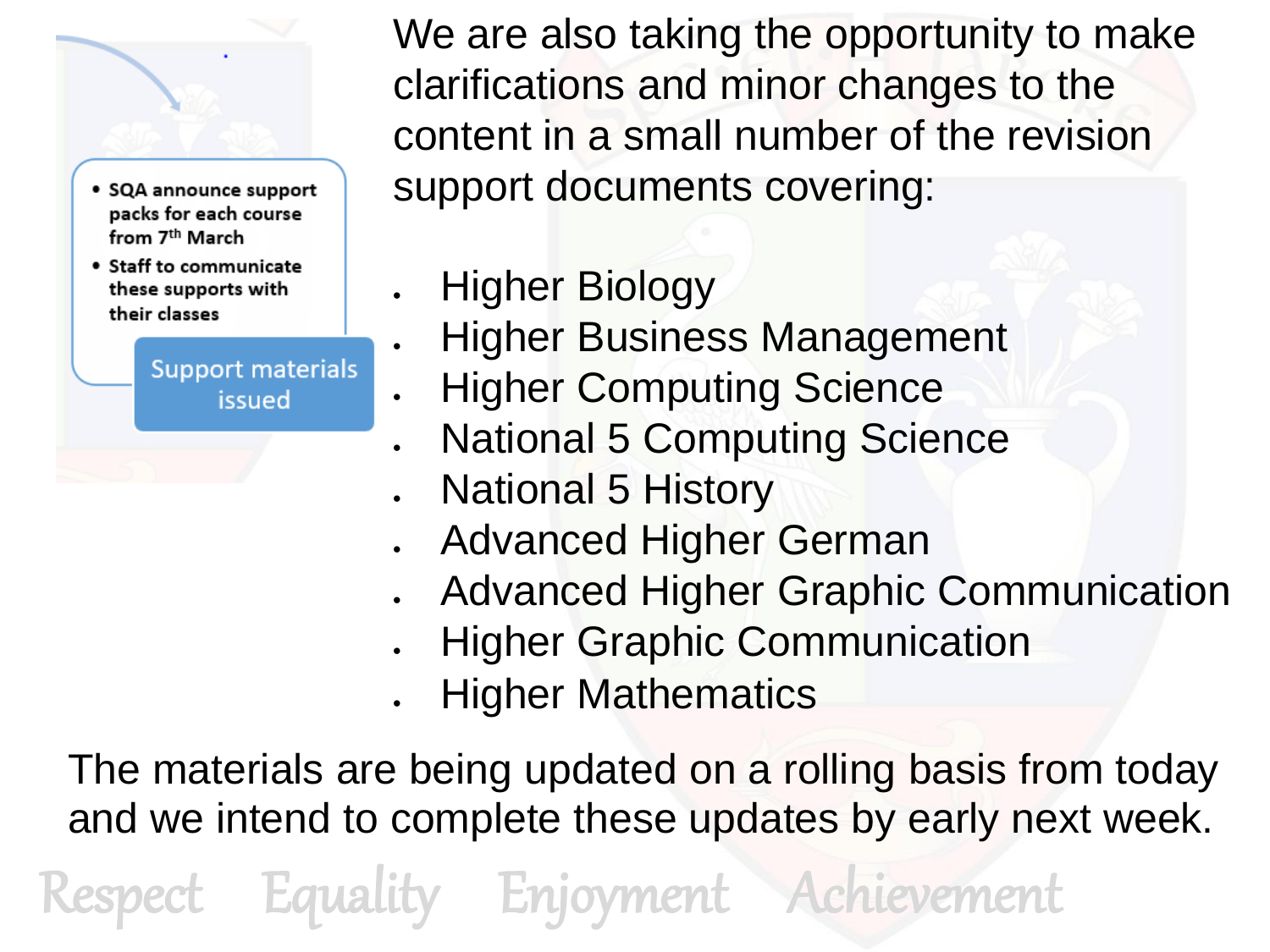- School internal deadline for submission is before **Easter break**
- . Based on evidence across the school year to date
- . Young people will be given a copy of their estimates in advance of the examinations

Estimate grades submitted to SQA **We will build on the positive outcomes in relation to understanding standards and moderation practices to ensure our estimates are accurate and in line with National expectations**

**CAUTION – If the estimated grades are required for final awards (more information to follow), they will still require to go through additional SQA scrutiny**

Equality Enjoyment Achievement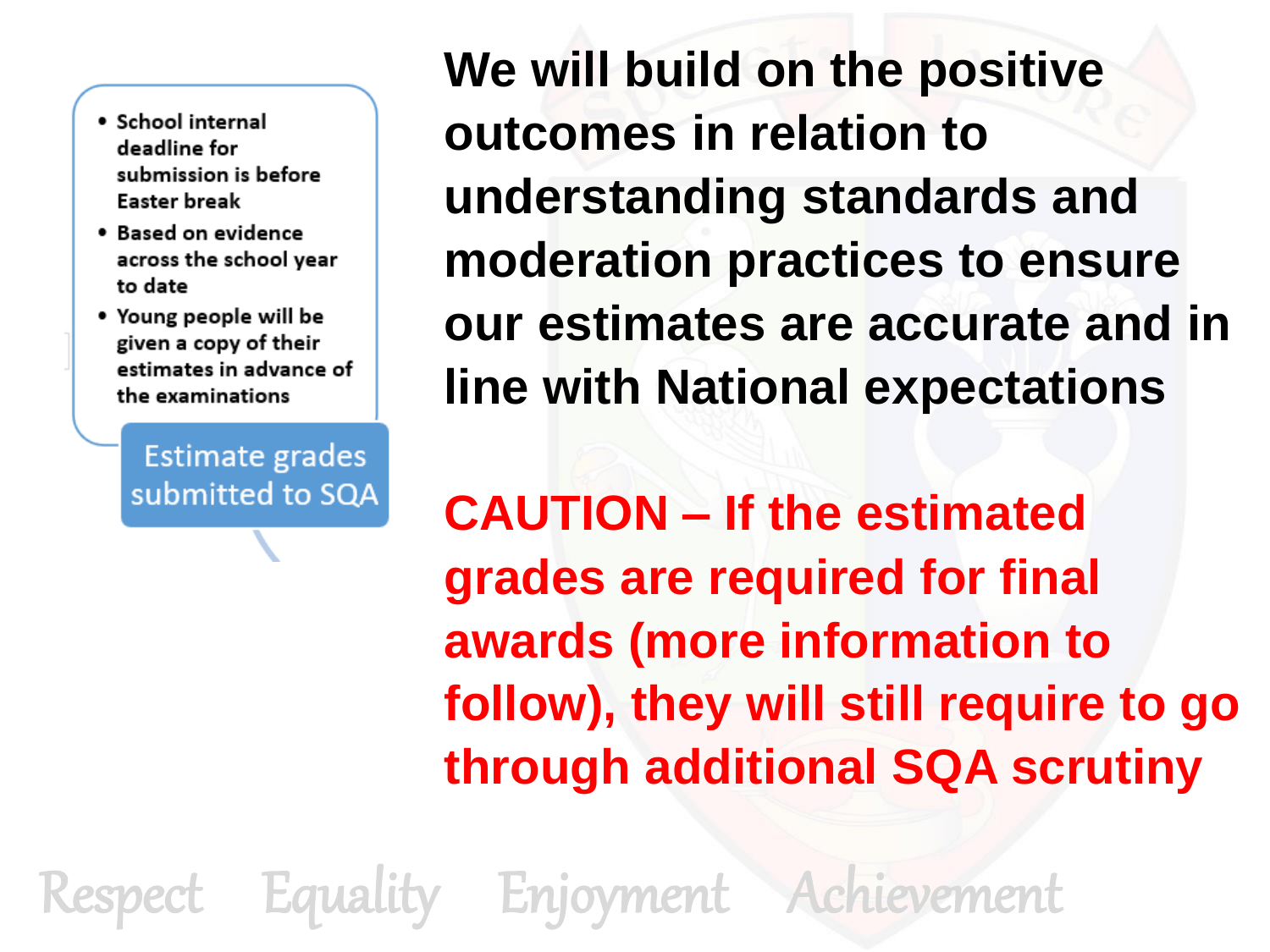- School internal deadline for submission is before **Easter break**
- . Based on evidence across the school year to date
- . Young people will be given a copy of their estimates in advance of the examinations

Estimate grades submitted to SQA

## **Young people will be notified of their estimated grade.**

Respect Equality Enjoyment Achievement

# **Submission of estimates is by 22nd April 2022**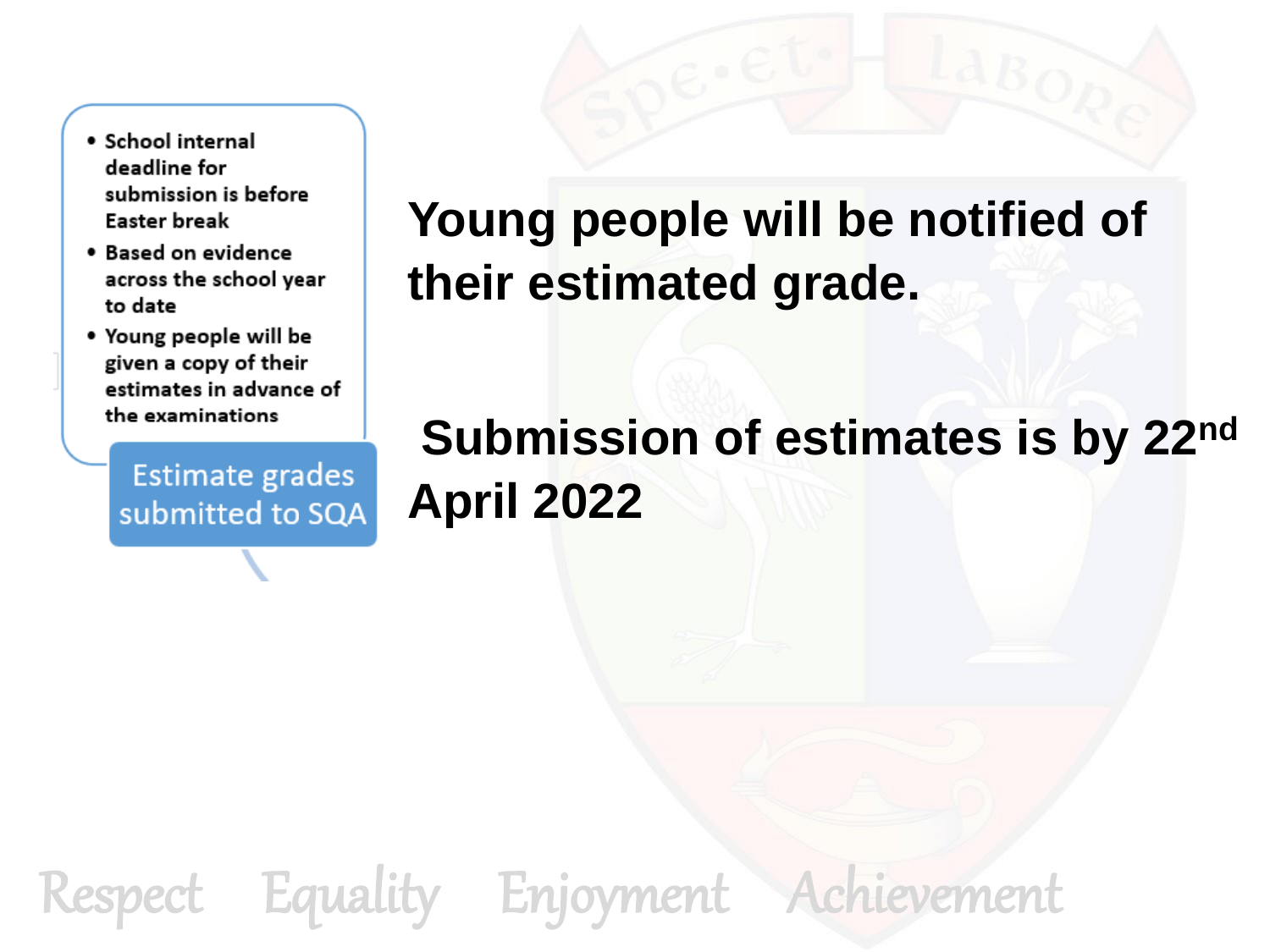### **Exam Exceptional Circumstances**

### *A safety net for learners*

#### • Before exams

- To support young people who are ill (including COVID), suffer bereavement etc
- School submits all related assessment evidence that was used to submit the estimate

**Exceptional** Circumstances **This service will support learners who are unable to attend an exam due to a reason beyond their control, such as a medical condition (including Covid-19 related absence) or bereavement, or who are affected by disruption on the day of the exam as reported by the Chief Invigilator.**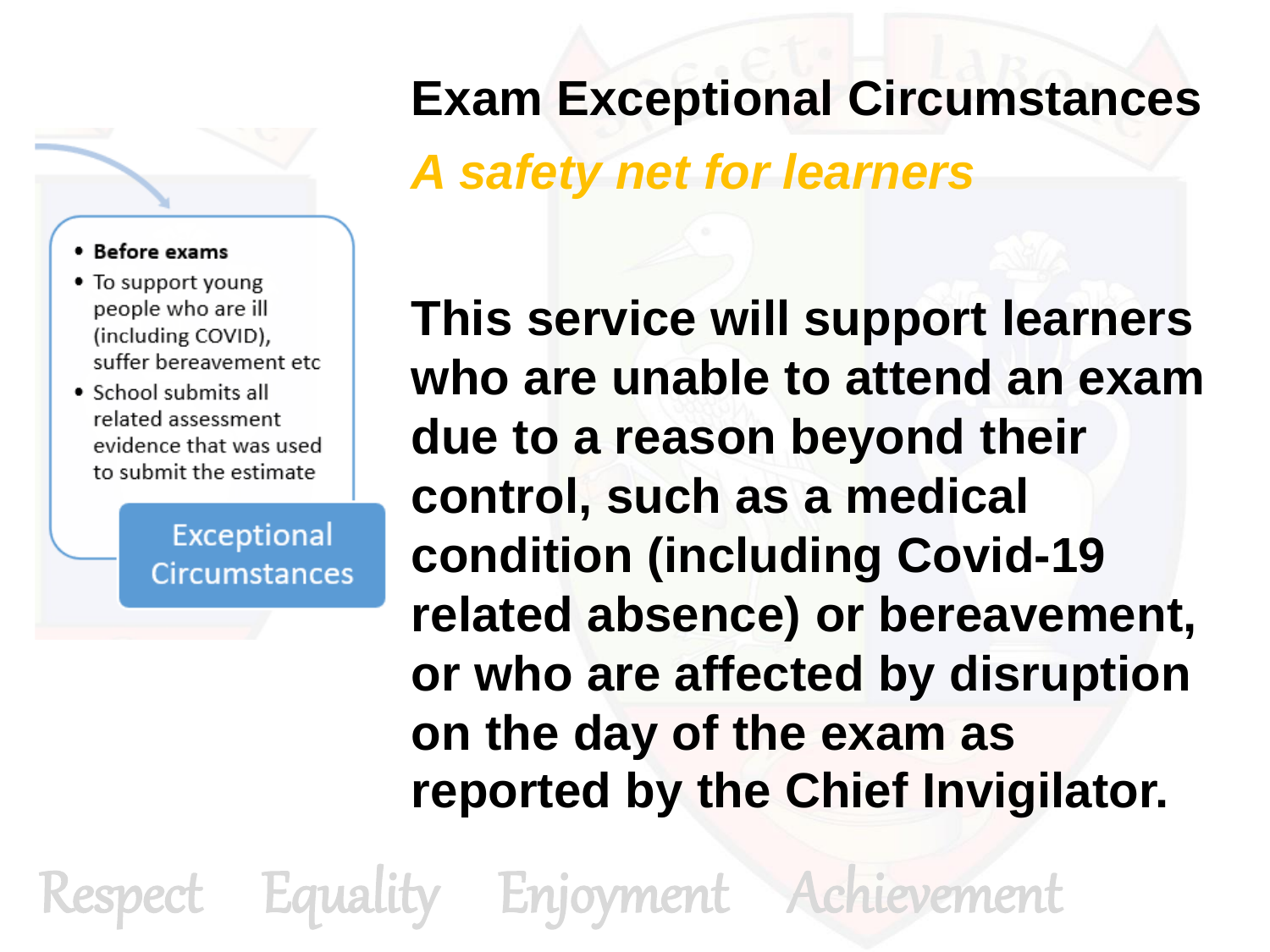#### • Before exams

- To support young people who are ill (including COVID), suffer bereavement etc
- School submits all related assessment evidence that was used to submit the estimate

**Exceptional Circumstances**  **We are mindful of the potential for increased numbers of candidates who may not be able to attend exams as a result of COVID** 

**e.g. candidates with symptoms, with positive lateral flow tests, self-isolating and those awaiting PCR test appointments and/or results.**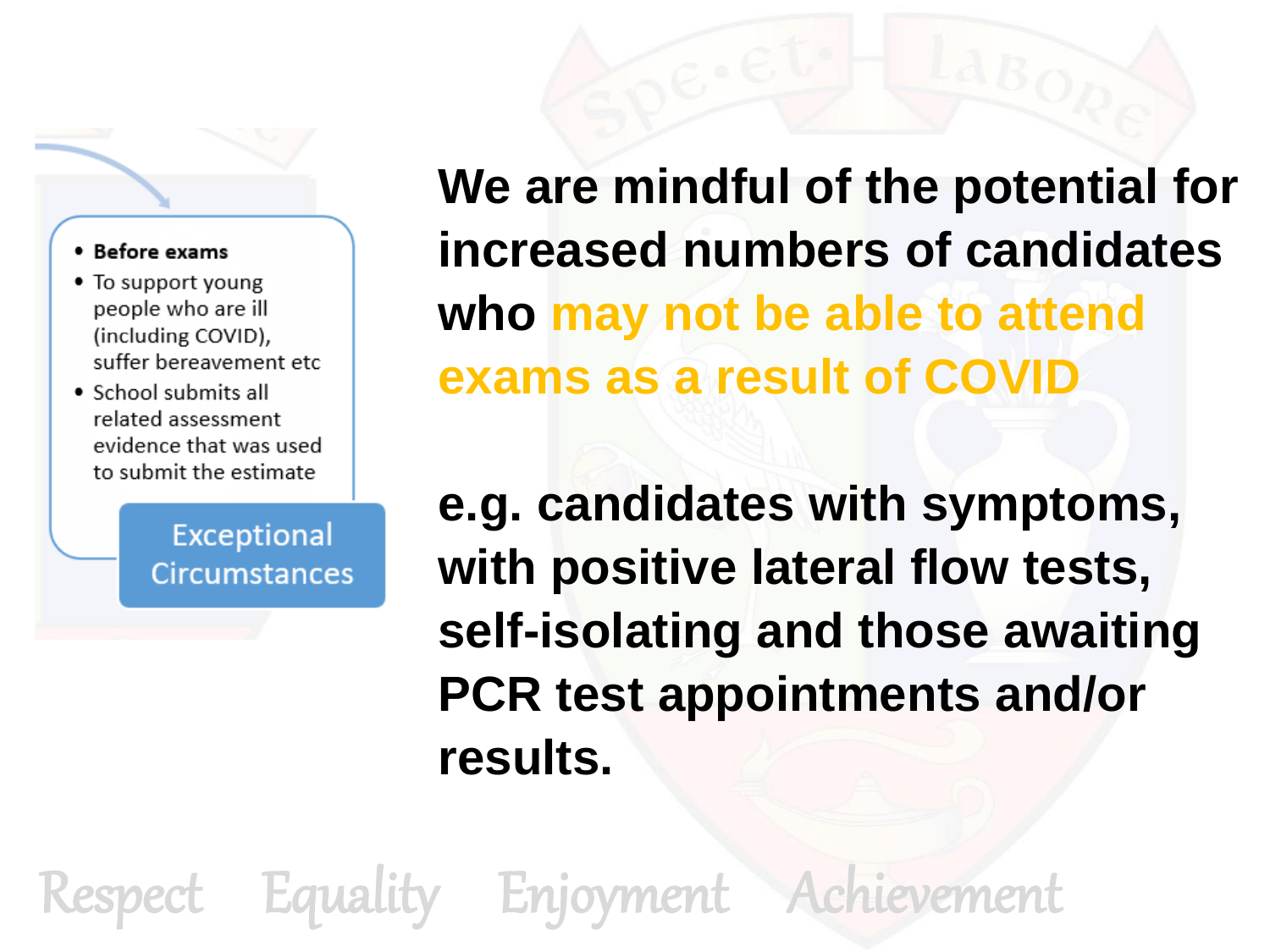#### • Before exams

- To support young people who are ill (including COVID), suffer bereavement etc
- School submits all related assessment evidence that was used to submit the estimate

**Exceptional Circumstances** 

ect Equality Enjoyment

• **The evidence produced in support of candidates requiring appeals will have undergone school and subject level moderation delivered by well-trained and confident teachers, following national advice and in line with national standards.**

• **Refer to earlier note of caution**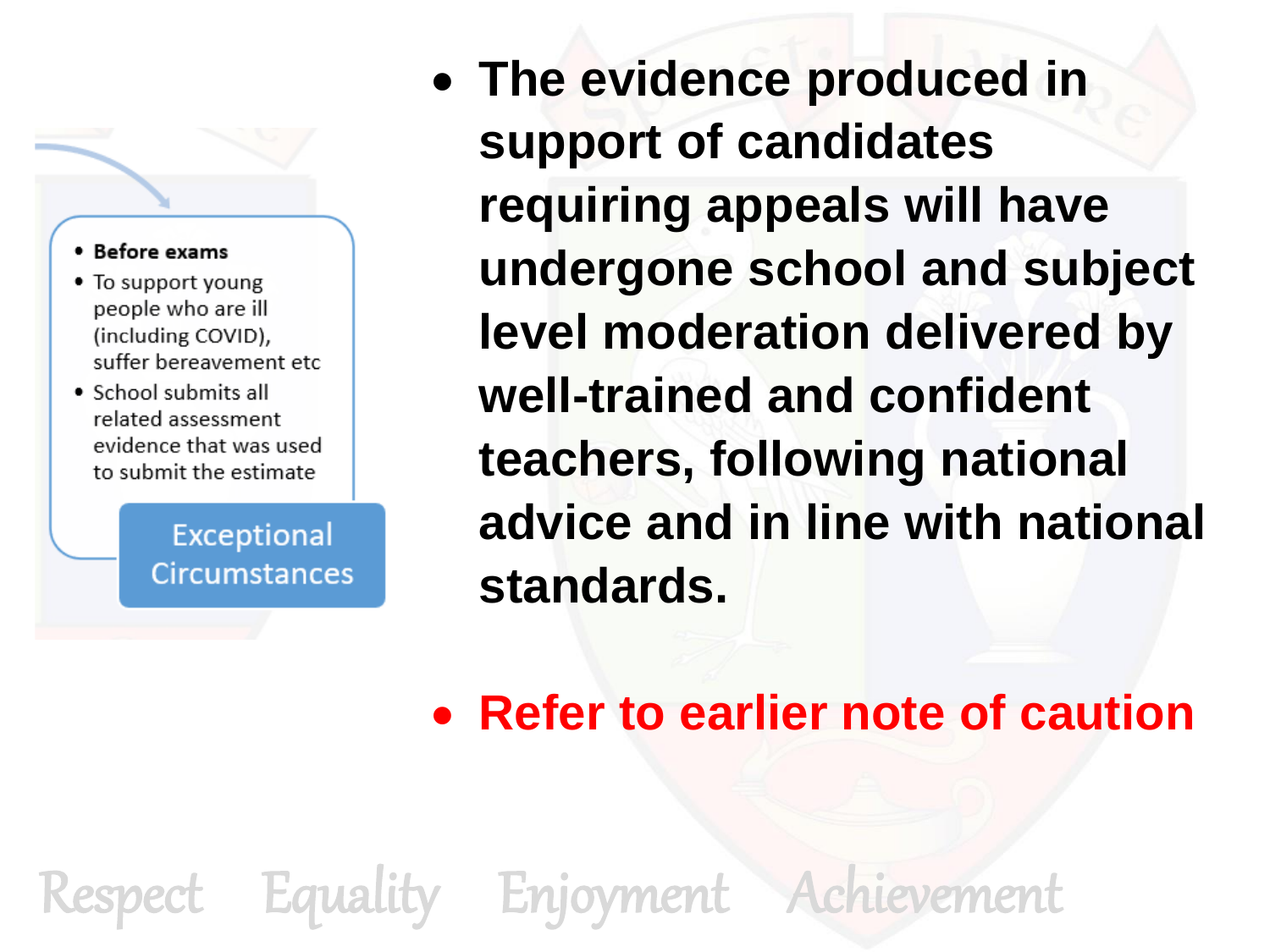#### • Before exams

- To support young people who are ill (including COVID), suffer bereavement etc
- School submits all related assessment evidence that was used to submit the estimate

**Exceptional Circumstances**  **The exam exceptional circumstances service will involve SQA appointees – practising teachers and lecturers – reviewing alternative assessment evidence that learners have completed through the year and judging it against the national standard for that course**

**Schools will need to send this evidence to SQA**

**Harris staff are involved**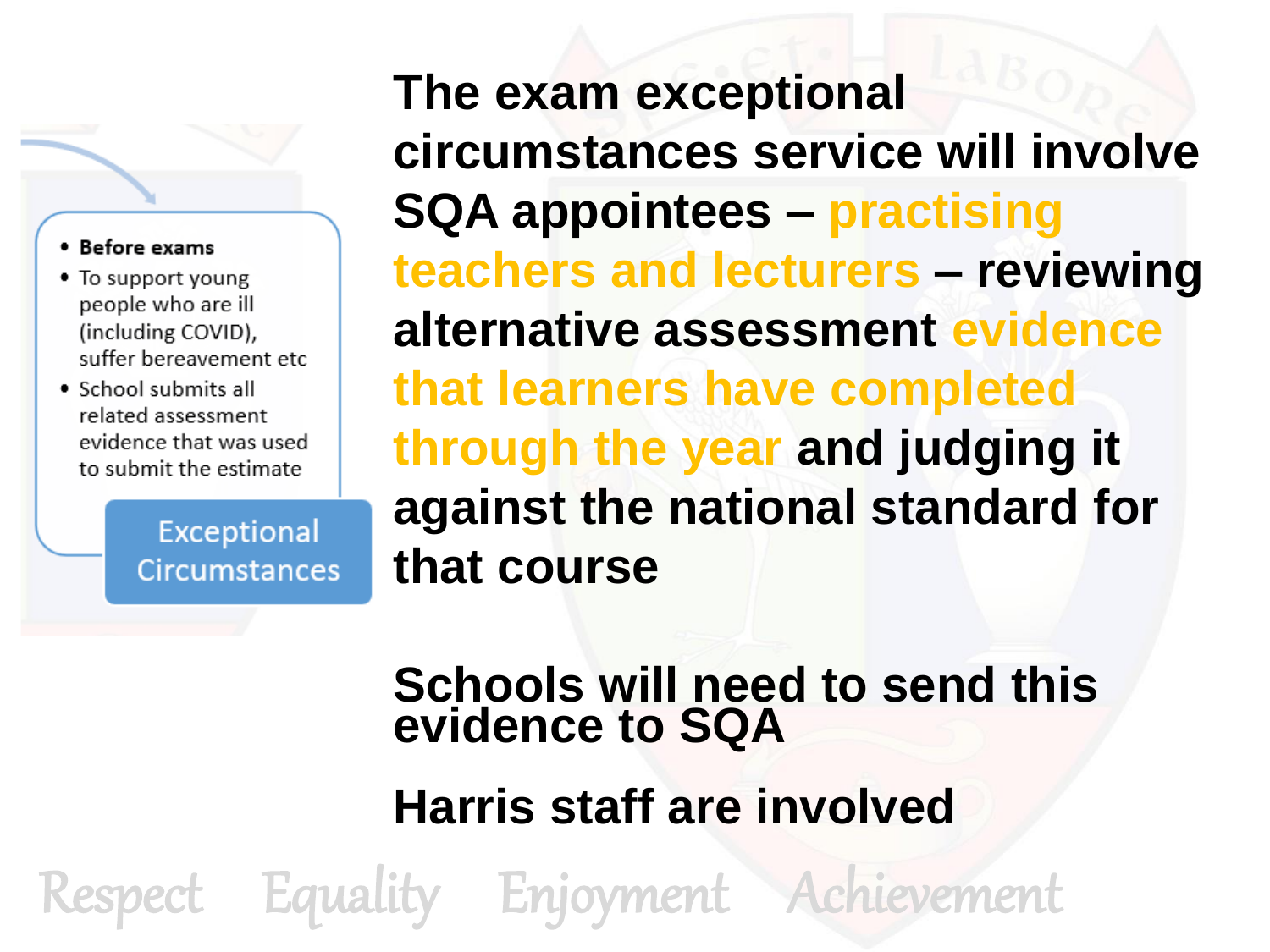#### **SQA Exam Diet**

- Tuesday 26th April -Wednesday 1st June (inclusive)
- Course coverage has been modified
- SQA Resources included as a part of the process

# **Key advice**

**Fully prepare for exams**

**Evidence of a positive trend of young people performing better in exams compared to their estimate grade**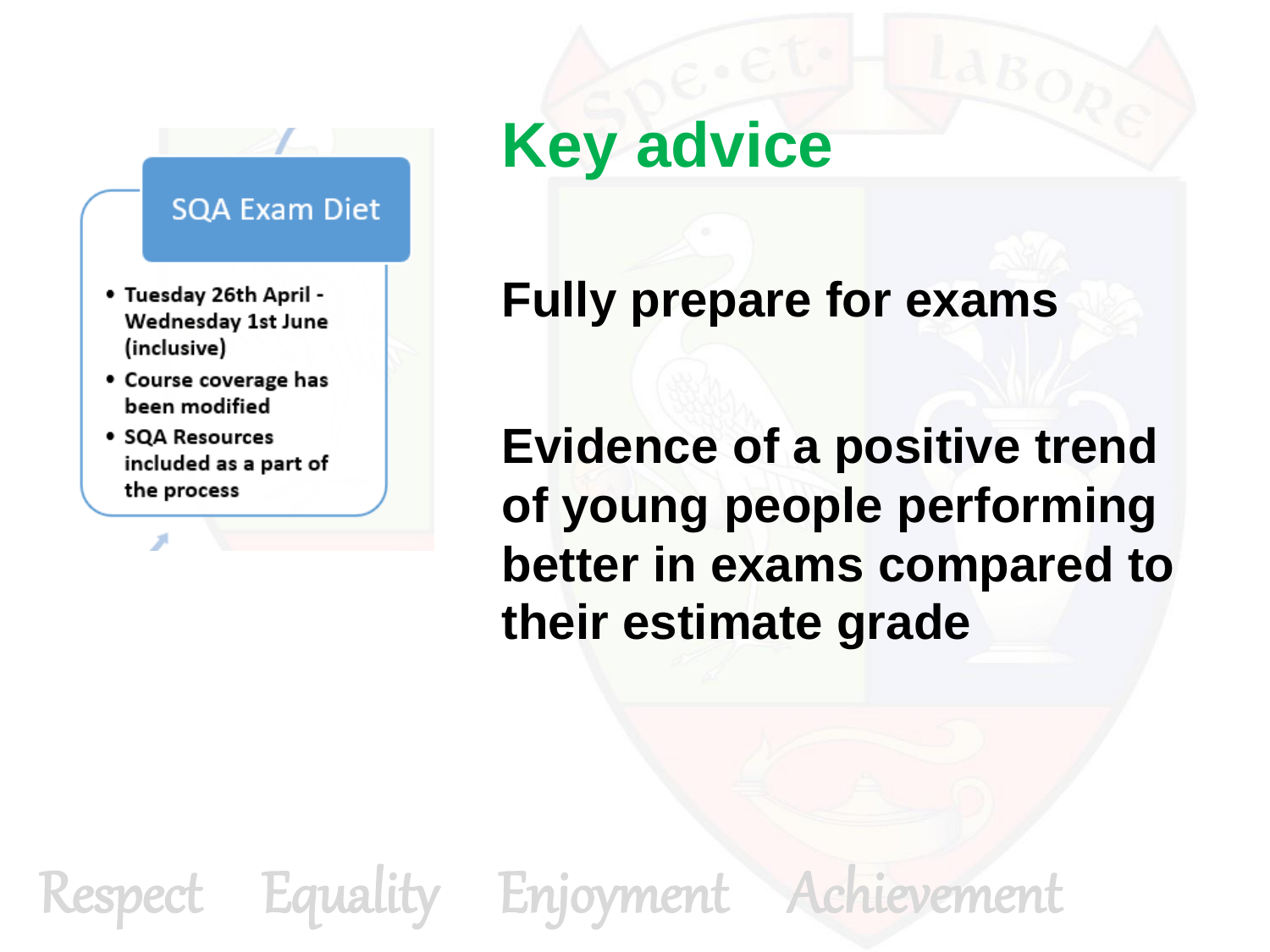- Young people can request an appeal IF the final grade is lower than the estimate submitted by the school
- . Young person has the final say on whether the appeal should be processed
- Appeals (like the ECR process) will require schools to send all evidence that was used at estimate point to the SQA for consideration

**Appeals**  *Safety net for learners who don't perform to expectation in exam*

**eligibility – certificated grade is less than estimated grade**

**review of demonstrated evidence of attainment; priority service for HEI/College or employment offers; free service and final decision to appeal will rest with the learner** 

Equality Enjoyment Achievement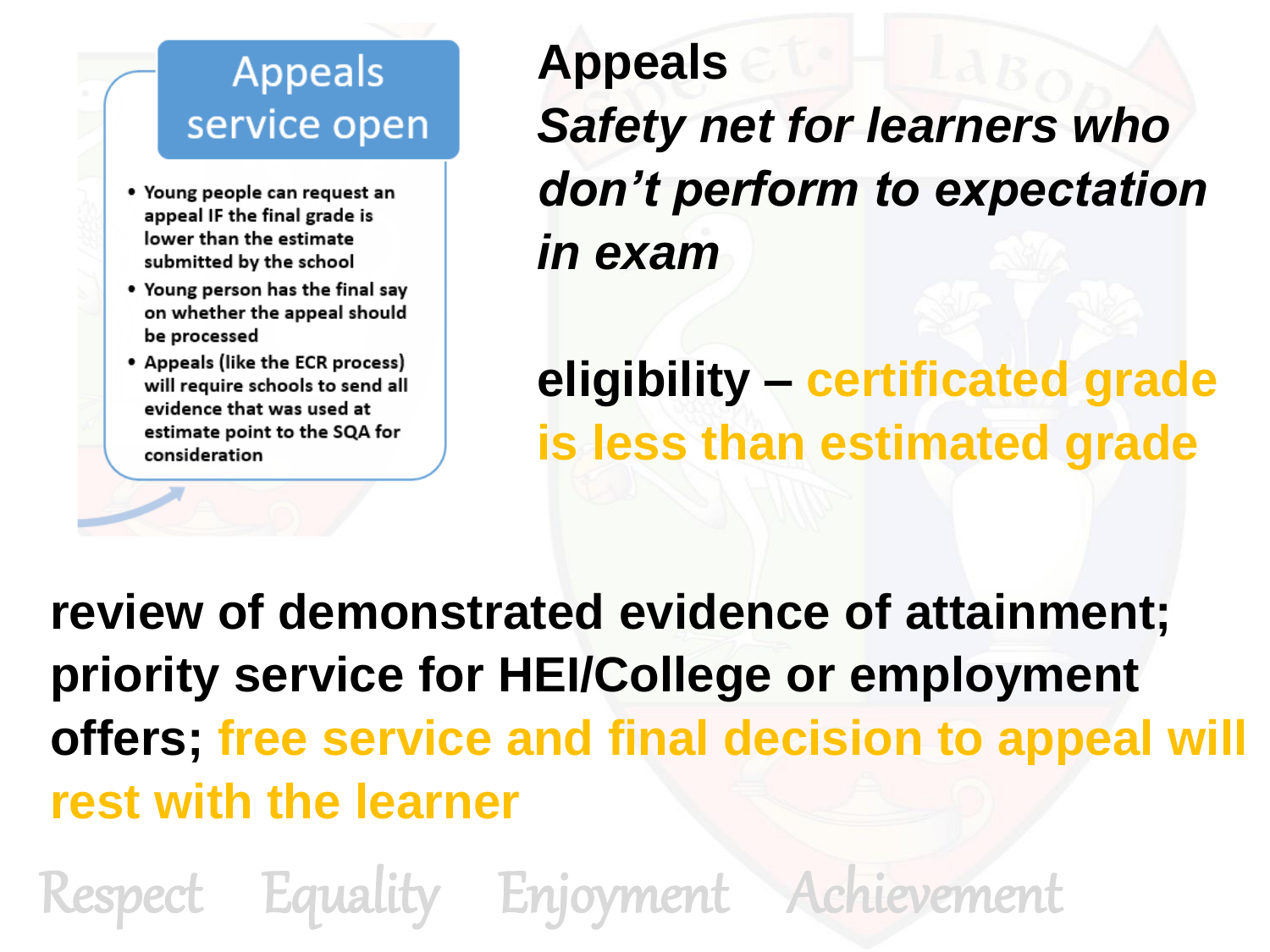- Young people can request an appeal IF the final grade is lower than the estimate submitted by the school
- . Young person has the final say on whether the appeal should be processed
- Appeals (like the ECR process) will require schools to send all evidence that was used at estimate point to the SQA for consideration

**This year's appeals service will involve SQA appointees – practising teachers and lecturers – who will review alternative assessment evidence that learners have completed through the year.** 

**Same as ECR process**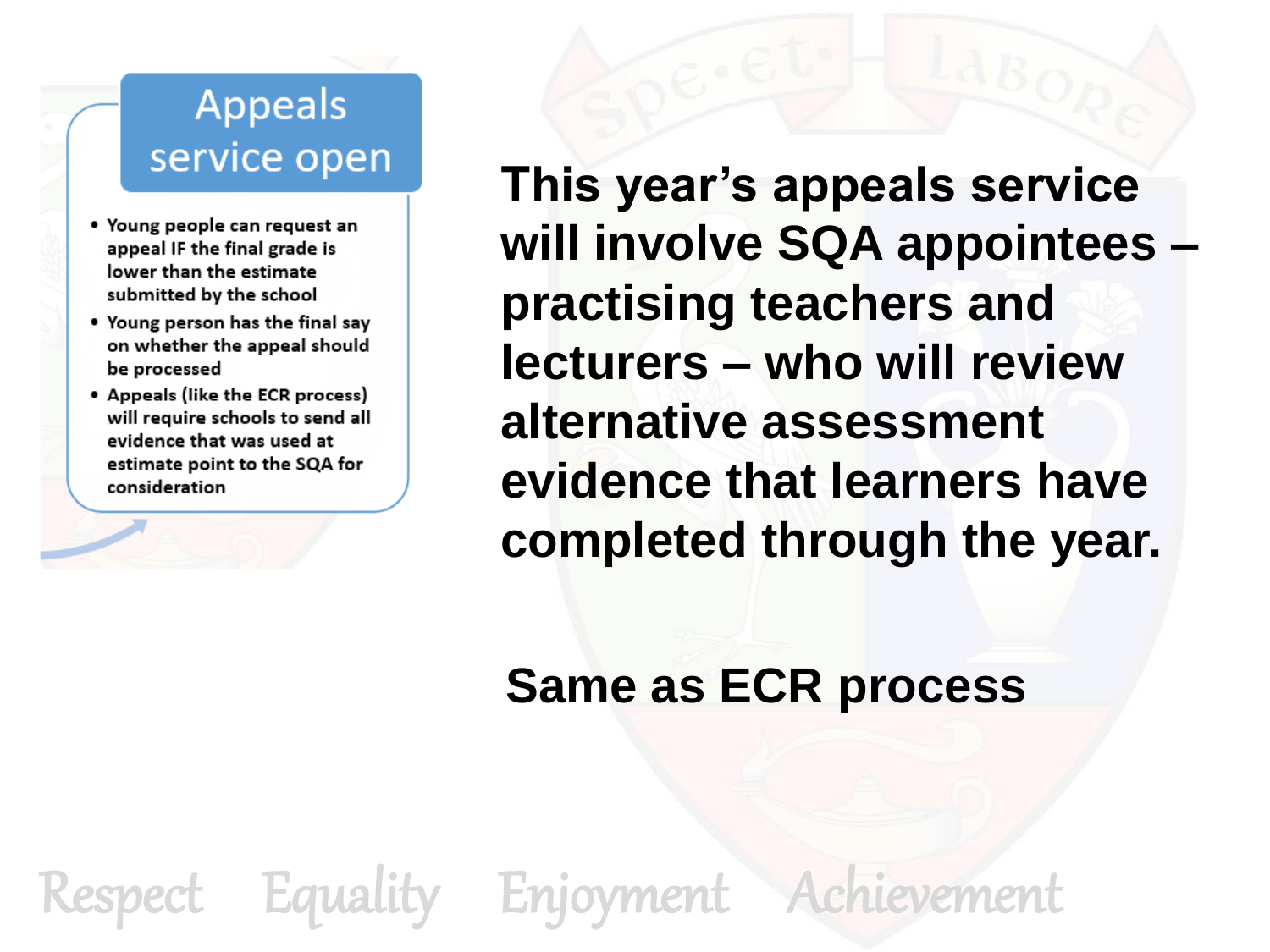- Young people can request an appeal IF the final grade is lower than the estimate submitted by the school
- . Young person has the final say on whether the appeal should be processed
- Appeals (like the ECR process) will require schools to send all evidence that was used at estimate point to the SQA for consideration

**SQA will also conduct a clerical check on the exam script. Schools, colleges and training providers will need to send the alternative assessment evidence to SQA.** 

# **Same note of caution applies re estimate grades**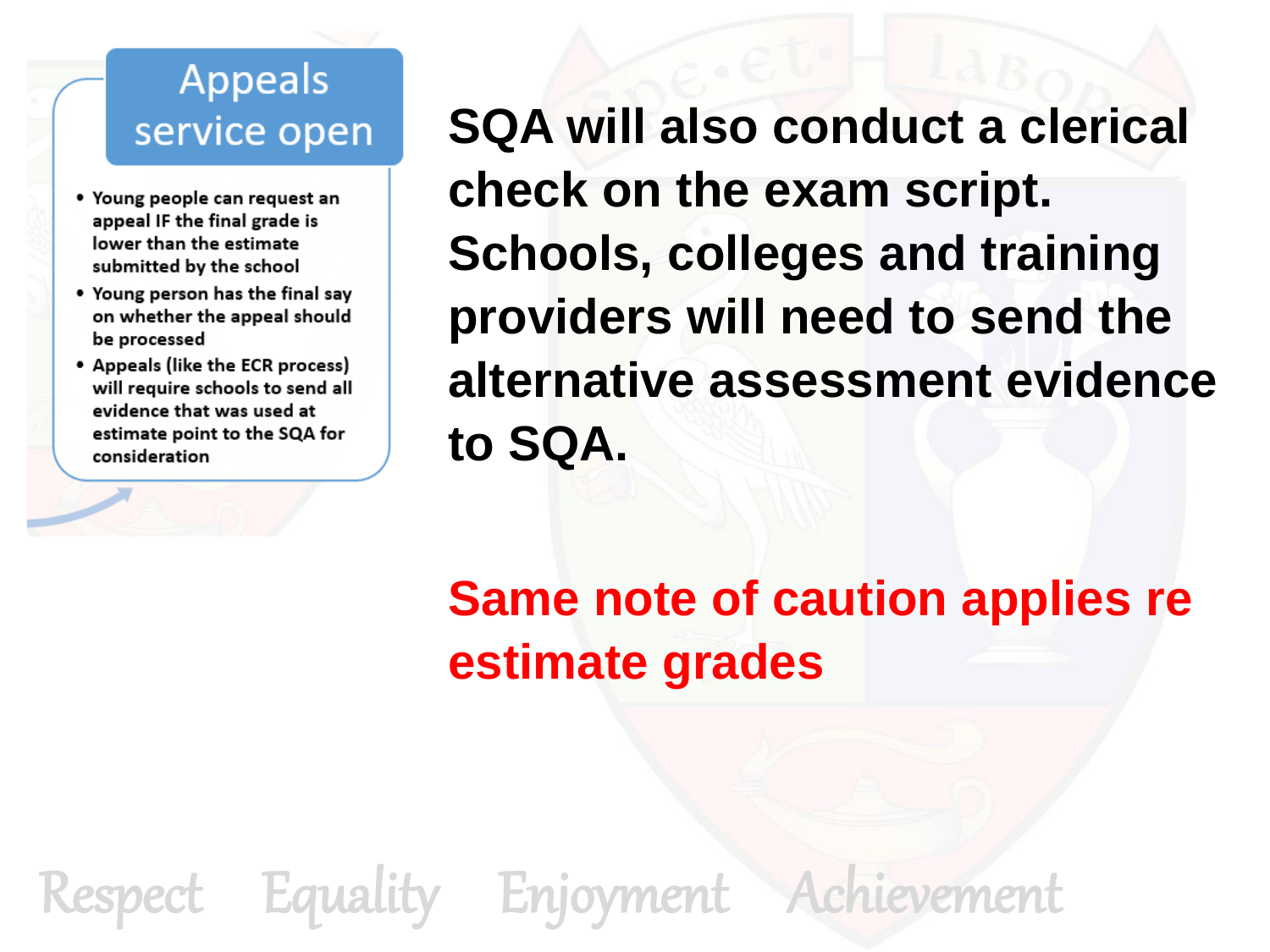- Young people can request an appeal IF the final grade is lower than the estimate submitted by the school
- . Young person has the final say on whether the appeal should be processed
- Appeals (like the ECR process) will require schools to send all evidence that was used at estimate point to the SQA for consideration

**Learners' grades through the appeals process will be based upon the higher grade of the two types of evidence.**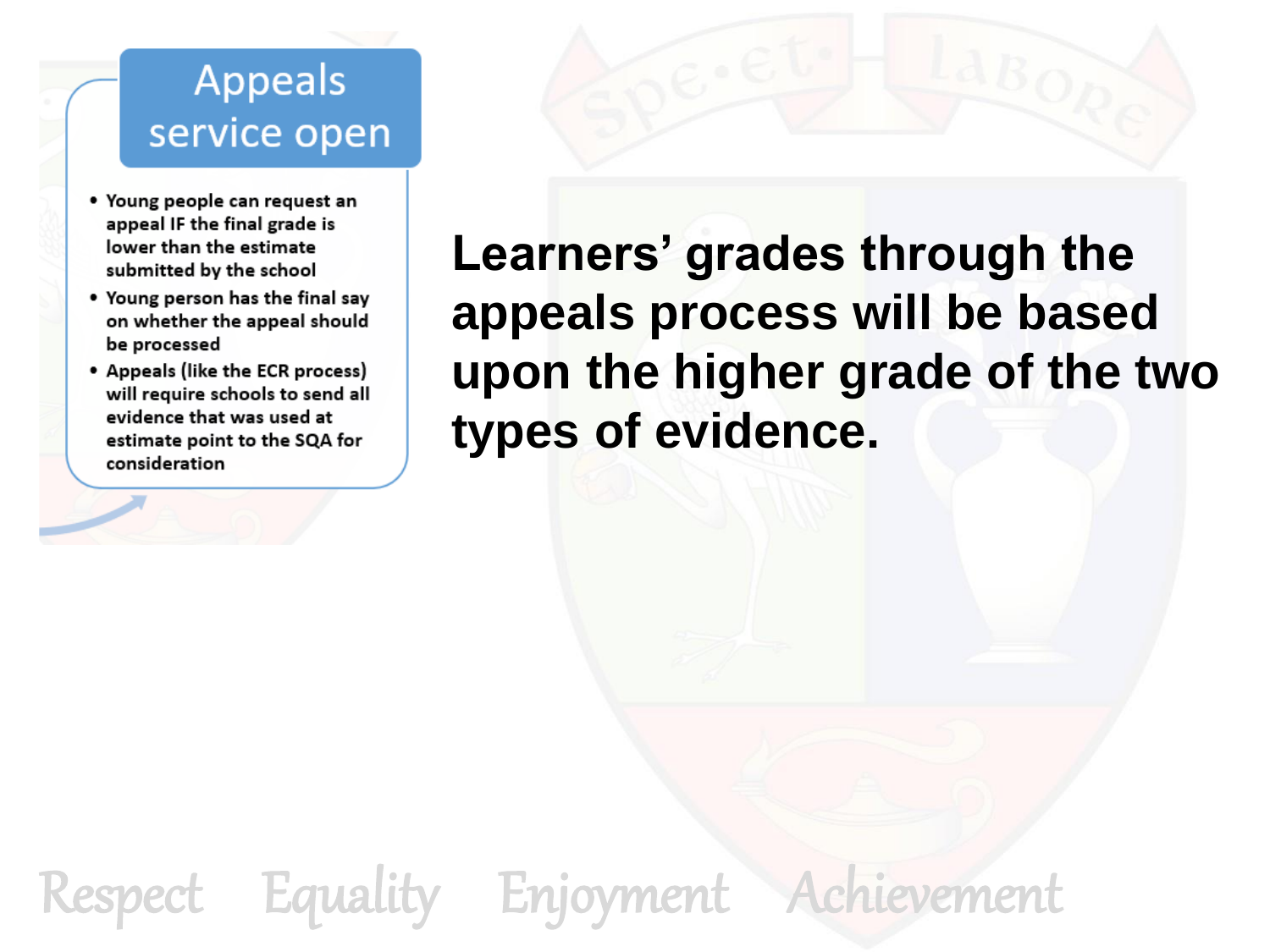- Young people can request an appeal IF the final grade is lower than the estimate submitted by the school
- . Young person has the final say on whether the appeal should be processed
- Appeals (like the ECR process) will require schools to send all evidence that was used at estimate point to the SQA for consideration

ect Equality Enjoyment

**Fairest way to help support learners to demonstrate their level of knowledge, understanding and skills for each course**

**Ensures a balance between recognising the ongoing impact of the Covid-19 pandemic and maintaining the integrity and credibility of the qualifications.**